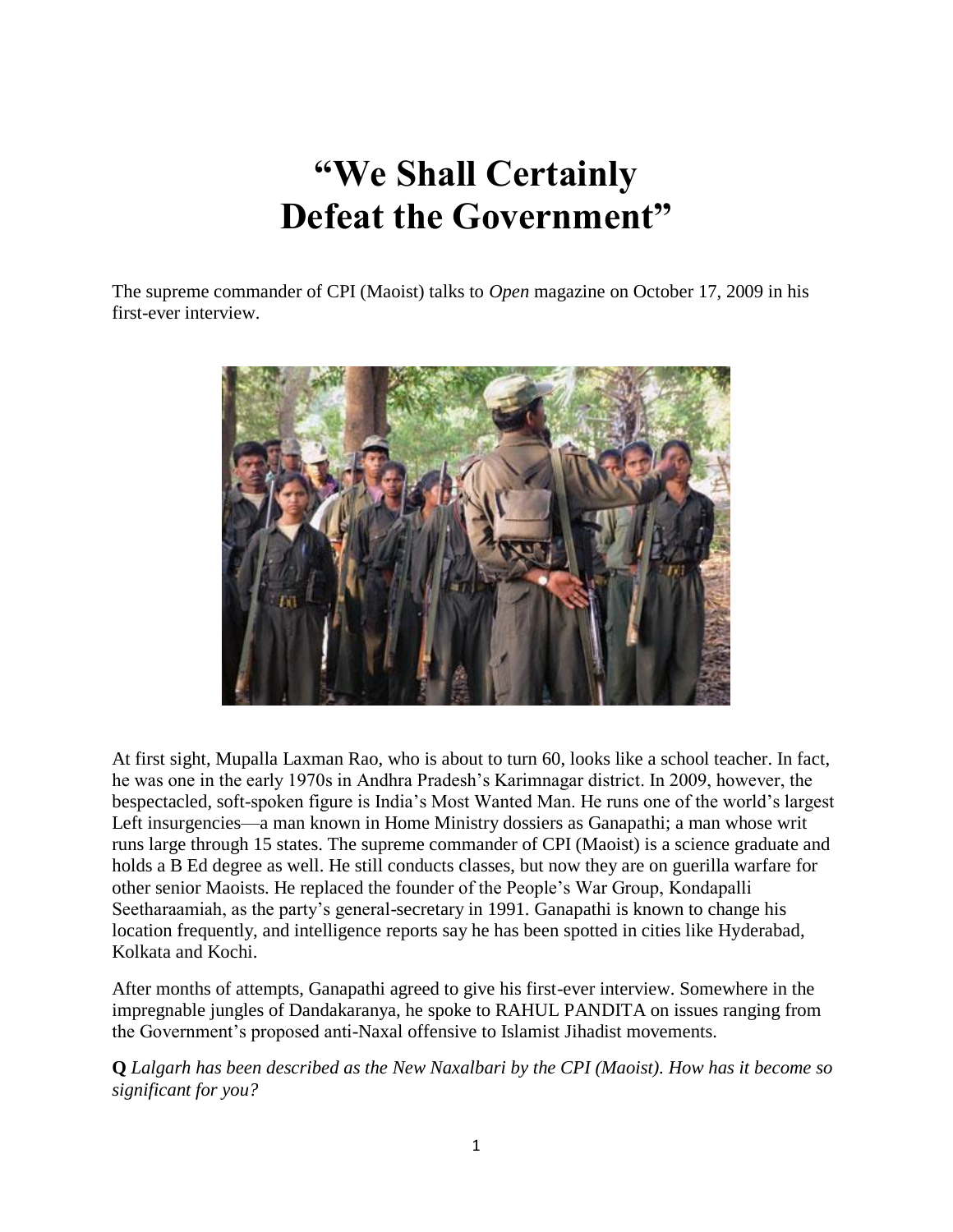**A** The Lalgarh mass uprising has, no doubt, raised new hopes among the oppressed people and the entire revolutionary camp in West Bengal. It has great positive impact not only on the people of West Bengal but also on the people all over the country. It has emerged as a new model of mass movement in the country. We had seen similar types of movements earlier in Manipur, directed against Army atrocities and Armed Forces Special Powers Act (AFSPA), in Kashmir, in Dandakaranya and to some extent in Orissa, after the Kalinganagar massacre perpetrated by the Naveen Patnaik government.

Then there have been mass movements in Singur and Nandigram but there the role of a section of the ruling classes is also significant. These movements were utilised by the ruling class parties for their own electoral interests. But Lalgarh is a more widespread and more sustained mass political movement that has spurned the leadership of all the parliamentary political parties, thereby rendering them completely irrelevant. The people of Lalgarh had even boycotted the recent Lok Sabha polls, thereby unequivocally demonstrating their anger and frustration with all the reactionary ruling class parties. Lalgarh also has some distinctive features such as a high degree of participation of women, a genuinely democratic character and a wider mobilisation of Adivasis. No wonder, it has become a rallying point for the revolutionary-democratic forces in West Bengal.

# **Q** *If it is a people's movement, how did Maoists get involved in Lalgarh?*

**A** As far as our party's role is concerned, we have been working in Paschim Midnapur, Bankura and Purulia, in what is popularly known as Jangalmahal since the 1980s. We fought against the local feudal forces, against the exploitation and oppression by the forest officials, contractors, unscrupulous usurers and the *goondaism* of both the CPM and Trinamool Congress. The ruling CPM, in particular, has become the chief exploiter and oppressor of the Adivasis of the region, and it has unleashed its notorious vigilanté gangs called Harmad Vahini on whoever questions its authority. With the State authority in its hands, and with the aid of the police, it is playing a role worse than that of the cruel landlords in other regions of the country.

Given this background, anyone who dares to fight against oppression and exploitation by the CPM can win the respect and confidence of the people. Since our party has been fighting uncompromisingly against the atrocities of the CPM goons, it naturally gained the confidence and respect of the people of the region.

The police atrocities in the wake of the landmine blast on 2 November [in 2008, from which West Bengal Chief Minister Buddhadeb Bhattacharjee had a narrow escape] acted as the trigger that brought the pent-up anger of the masses into the open. This assumed the form of a longdrawn mass movement, and our party played the role of a catalyst.

**Q** *But not so long ago, the CPM was your friend. You even took arms and ammunition from it to fight the Trinamool Congress. This has been confirmed by a Politburo member of CPI (Maoist) in certain interviews. And now you are fighting the CPM with the help of the Trinamool. How did a friend turn into a foe and vice-versa?*

**A** This is only partially true. We came to know earlier that some ammunition was taken by our local cadre from the CPM unit in the area. There was, however, no understanding with the leadership of the CPM in this regard. Our approach was to unite all sections of the oppressed masses at the lower levels against the *goondaism* and oppression of Trinamool goons in the area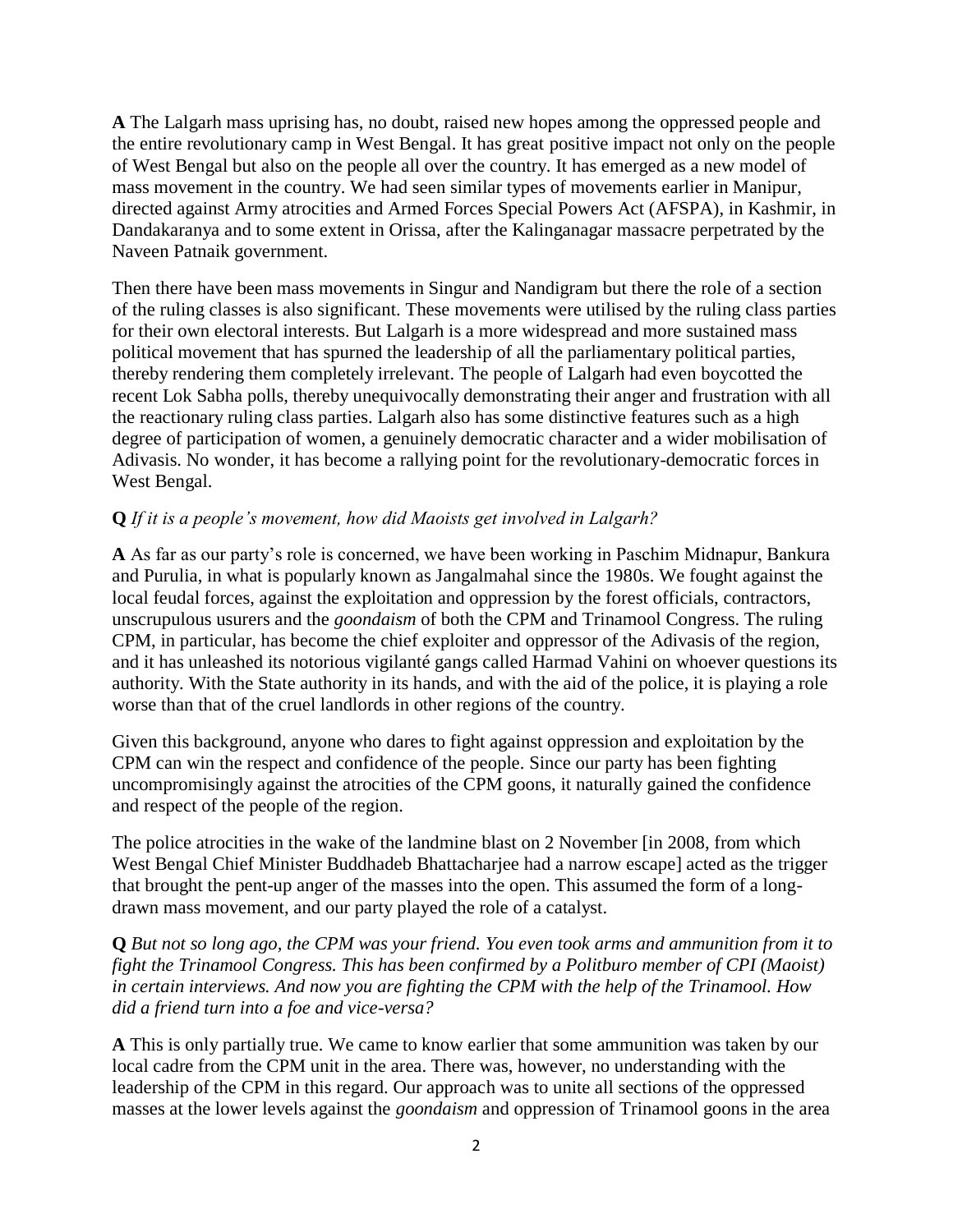at that time. And since a section of the oppressed masses were in the fold of the CPM at that time, we fought together with them against Trinamool. Still, taking into consideration the overall situation in West Bengal, it was not a wise step to take arms and ammunition from the CPM even at the local level when the contradiction was basically between two sections of the reactionary ruling classes.

Our central committee discussed this, criticised the comrade responsible for taking such a decision, and directed the concerned comrades to stop this immediately. As regards taking ammunition from the Trinamool Congress, I remember that we had actually purchased it not directly from the Trinamool but from someone who had links with the Trinamool. There will never be any conditions or agreements with those selling us arms. That has been our understanding all along. As regards the said interview by our Politburo member, we will verify what he had actually said.

# **Q** *What are your tactics now in Lalgarh after the massive offensive by the Central and state forces?*

**A** First of all, I wish to make it crystal clear that our party will spearhead and stand firmly by the side of the people of Lalgarh and entire Jangalmahal, and draw up tactics in accordance with the people's interests and mandate. We shall spread the struggle against the State everywhere and strive to win over the broad masses to the side of the people's cause. We shall fight the State offensive by mobilising the masses more militantly against the police, Harmad Vahini and CPM goons. The course of the development of the movement, of course, will depend on the level of consciousness and preparedness of the people of the region. The party will take this into consideration while formulating its tactics. The initiative of the masses will be released fully.

# **Q** *The Government has termed Lalgarh a 'laboratory' for anti-Naxal operations. Has your party also learnt any lessons from Lalgarh?*

**A** Yes, our party too has a lot to learn from the masses of Lalgarh. Their upsurge was beyond our expectations. In fact, it was the common people, with the assistance of advanced elements influenced by revolutionary politics, who played a crucial role in the formulation of tactics. They formed their own organisation, put forth their charter of demands, worked out various novel forms of struggle, and stood steadfast in the struggle despite the brutal attacks by the police and the social-fascist Harmad gangs. The Lalgarh movement has the support of revolutionary and democratic forces not only in West Bengal but in the entire country. We are appealing to all revolutionary and democratic forces in the country to unite to fight back the fascist offensive by the Buddhadeb government in West Bengal and the UPA Government at the Centre. By building the broadest fighting front, and by adopting appropriate tactics of combining the militant mass political movement with armed resistance of the people and our PLGA (People's Liberation Guerilla Army), we will defeat the massive offensive by the Central-state forces. I cannot say more than this at the present juncture.

# **Q** *The Centre has declared an all-out war against Maoists by branding the CPI (Maoist) a terrorist organisation and imposing an all-India ban on the party. How has it affected your party?*

**A** Our party has already been banned in several states of India. By imposing the ban throughout the country, the Government now wants to curb all our open activities in West Bengal and a few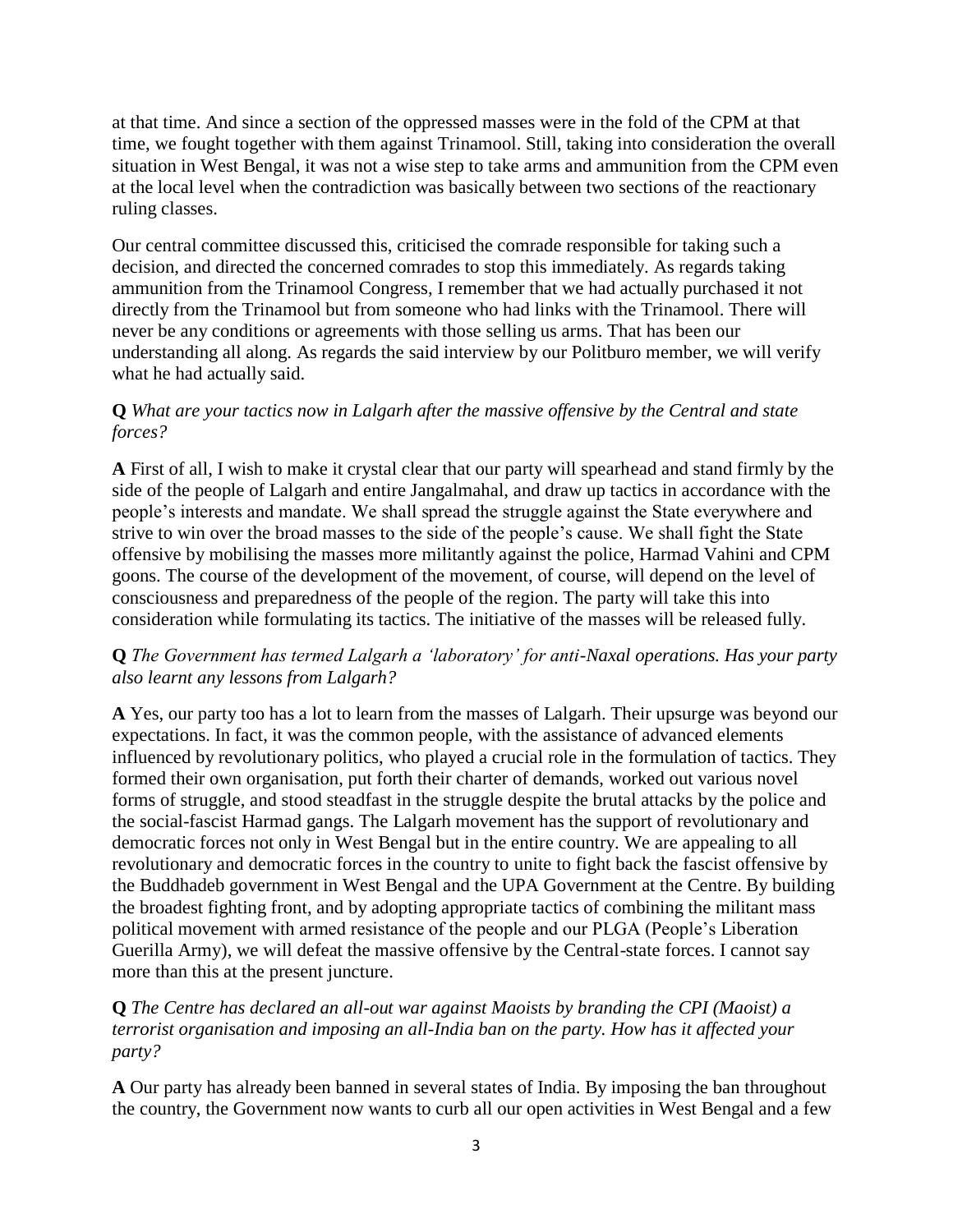other states where legal opportunities exist to some extent. The Government wants to use this draconian UAPA [Unlawful Activities (Prevention) Act] to harass whoever dares to raise a voice against fake encounters, rapes and other police atrocities on the people residing in Maoistdominated regions. Anyone questioning the State's brutalities will now be branded a terrorist.

The real terrorists and biggest threats to the country's security are none other than Manmohan Singh, Chidambaram, Buddhadeb, other ruling class leaders and feudal forces who terrorise the people on a daily basis.

The UPA Government had declared, as soon as it assumed power for the second time, that it would crush the Maoist 'menace' and began pouring in huge funds to the states for this purpose. The immediate reason behind this move is the pressure exerted by the comprador bureaucratic bourgeoisie and the imperialists, particularly US imperialists, who want to plunder the resources of our country without any hindrance. These sharks aspire to swallow the rich abundant mineral and forest wealth in the vast contiguous region stretching from Jangalmahal to north Andhra. This region is the wealthiest as well as the most underdeveloped part of our country. These sharks want to loot the wealth and drive the Adivasi people of the region to further impoverishment.

Another major reason for the current offensive by the ruling classes is the fear of the rapid growth of the Maoist movement and its increasing influence over a significant proportion of the Indian population. The Janatana Sarkars in Dandakaranya and the revolutionary people's committees in Jharkhand, Orissa and parts of some other states have become new models of genuine people's democracy and development. The rulers want to crush these new models of development and genuine democracy, as these are emerging as the real alternative before the people of the country at large.

#### **Q** *The Home Ministry has made preparations for launching a long-term battle against Maoists. A huge force will be soon trying to wrest away areas from your control. How do you plan to confront this offensive?*

**A** Successive governments in various states and the Centre have been hatching schemes over the years. But they could not achieve any significant success through their cruel offensive in spite of murdering hundreds of our leaders and cadres. Our party and our movement continued to consolidate and expand to new regions. From two or three states, the movement has now spread to over 15 states, giving jitters to the ruling classes. Particularly after the merger of the erstwhile MCCI and People's War in September 2004 [the merger between these groups led to the formation of the CPI (Maoist)], the UPA Government has unleashed the most cruel all-round offensive against the Maoist movement. Yet our party continued to grow despite suffering some severe losses. In the past three years, in particular, our PLGA has achieved several significant victories.

We have been confronting the continuous offensive of the enemy with the support and active involvement of the masses. We shall confront the new offensive of the enemy by stepping up such heroic resistance and preparing the entire party, PLGA, the various revolutionary parties and organisations and the entire people. Although the enemy may achieve a few successes in the initial phase, we shall certainly overcome and defeat the Government offensive with the active mobilisation of the vast masses and the support of all the revolutionary and democratic forces in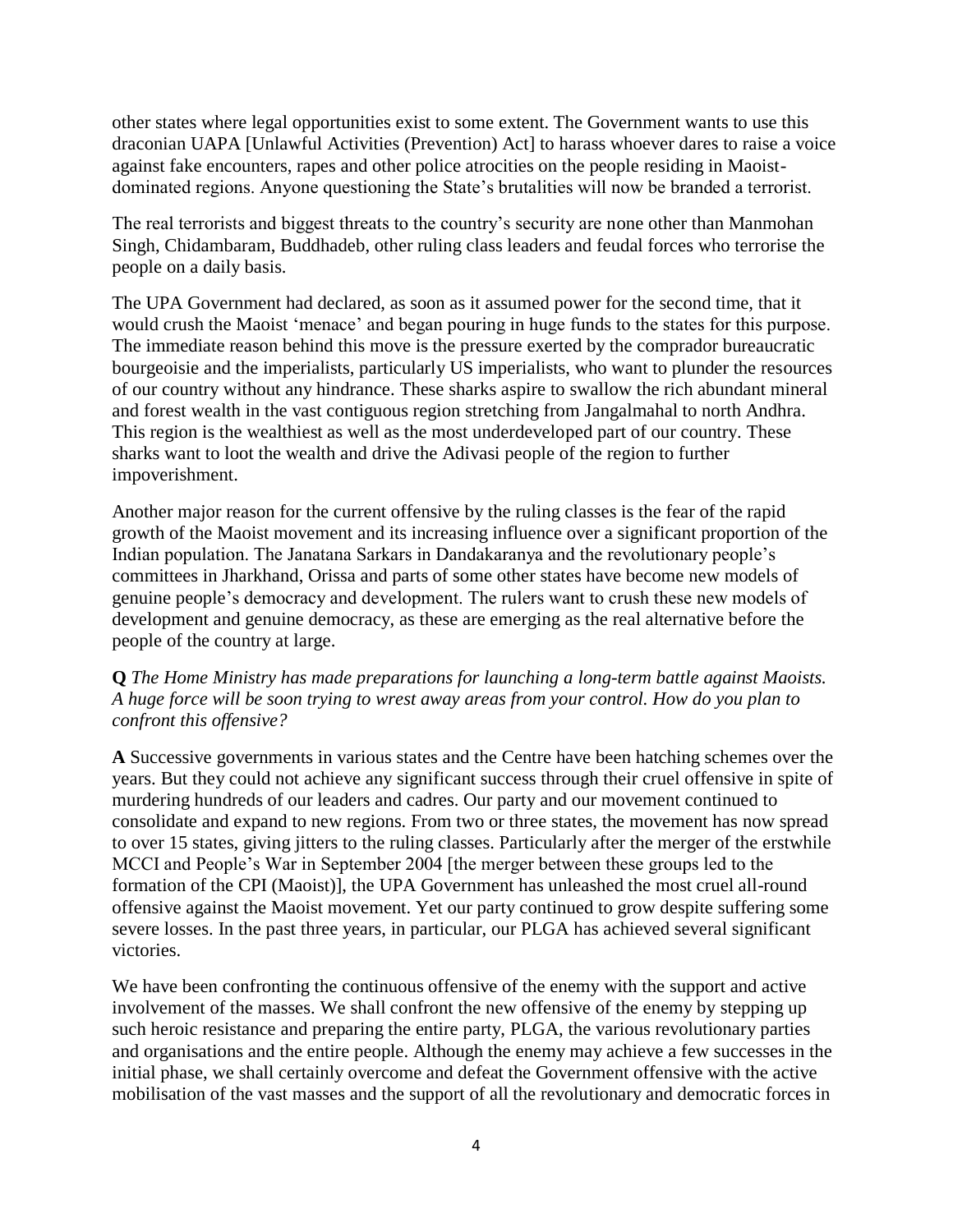the country. No fascist regime or military dictator in history could succeed in suppressing forever the just and democratic struggles of the people through brute force, but were, on the contrary, swept away by the high tide of people's resistance. People, who are the makers of history, will rise up like a tornado under our party's leadership to wipe out the reactionary blood-sucking vampires ruling our country.

#### **Q** *Why do you think the CPI (Maoist) suffered a serious setback in Andhra Pradesh?*

**A** It was due to several mistakes on our part that we suffered a serious setback in most of Andhra Pradesh by 2006. At the same time, we should also look at the setback from another angle. In any protracted people's war, there will be advances and retreats. If we look at the situation in Andhra Pradesh from this perspective, you will understand that what we did there is a kind of retreat. Confronted with a superior force, we chose to temporarily retreat our forces from some regions of Andhra Pradesh, extend and develop our bases in the surrounding regions and then hit back at the enemy.

Now even though we received a setback, it should be borne in mind that this setback is a temporary one. The objective conditions in which our revolution began in Andhra Pradesh have not undergone any basic change. This very fact continues to serve as the basis for the growth and intensification of our movement. Moreover, we now have a more consolidated mass base, a relatively better-trained people's guerilla army and an all-India party with deep roots among the basic classes who comprise the backbone of our revolution. This is the reason why the reactionary rulers are unable to suppress our revolutionary war, which is now raging in several states in the country.

We had taken appropriate lessons from the setback suffered by our party in Andhra Pradesh and, based on these lessons, drew up tactics in other states. Hence we are able to fight back the cruel all-round offensive of the enemy effectively, inflict significant losses on the enemy, preserve our subjective forces, consolidate our party, develop a people's liberation guerilla army, establish embryonic forms of new democratic people's governments in some pockets, and take the people's war to a higher stage. Hence we have an advantageous situation, overall, for reviving the movement in Andhra Pradesh. Our revolution advances wave-like and periods of ebb yield place to periods of high tide.

# **Q** *What are the reasons for the setback suffered by the LTTE in Sri Lanka?*

**A** There is no doubt that the movement for a separate sovereign Tamil Eelam has suffered a severe setback with the defeat and considerable decimation of the LTTE. The Tamil people and the national liberation forces are now leaderless. However, the Tamil people at large continue to cherish nationalist aspirations for a separate Tamil homeland. The conditions that gave rise to the movement for Tamil Eelam, in the first place, prevail to this day. The Sinhala-chauvinist Sri Lankan ruling classes can never change their policy of discrimination against the Tamil nation, its culture, language, etcetera. The jingoistic rallies and celebrations organised by the government and Sinhala chauvinist parties all over Sri Lanka in the wake of Prabhakaran's death and the defeat of the LTTE show the national hatred for Tamils nurtured by Sinhala organisations and the extent to which the minds of ordinary Sinhalese are poisoned with such chauvinist frenzy.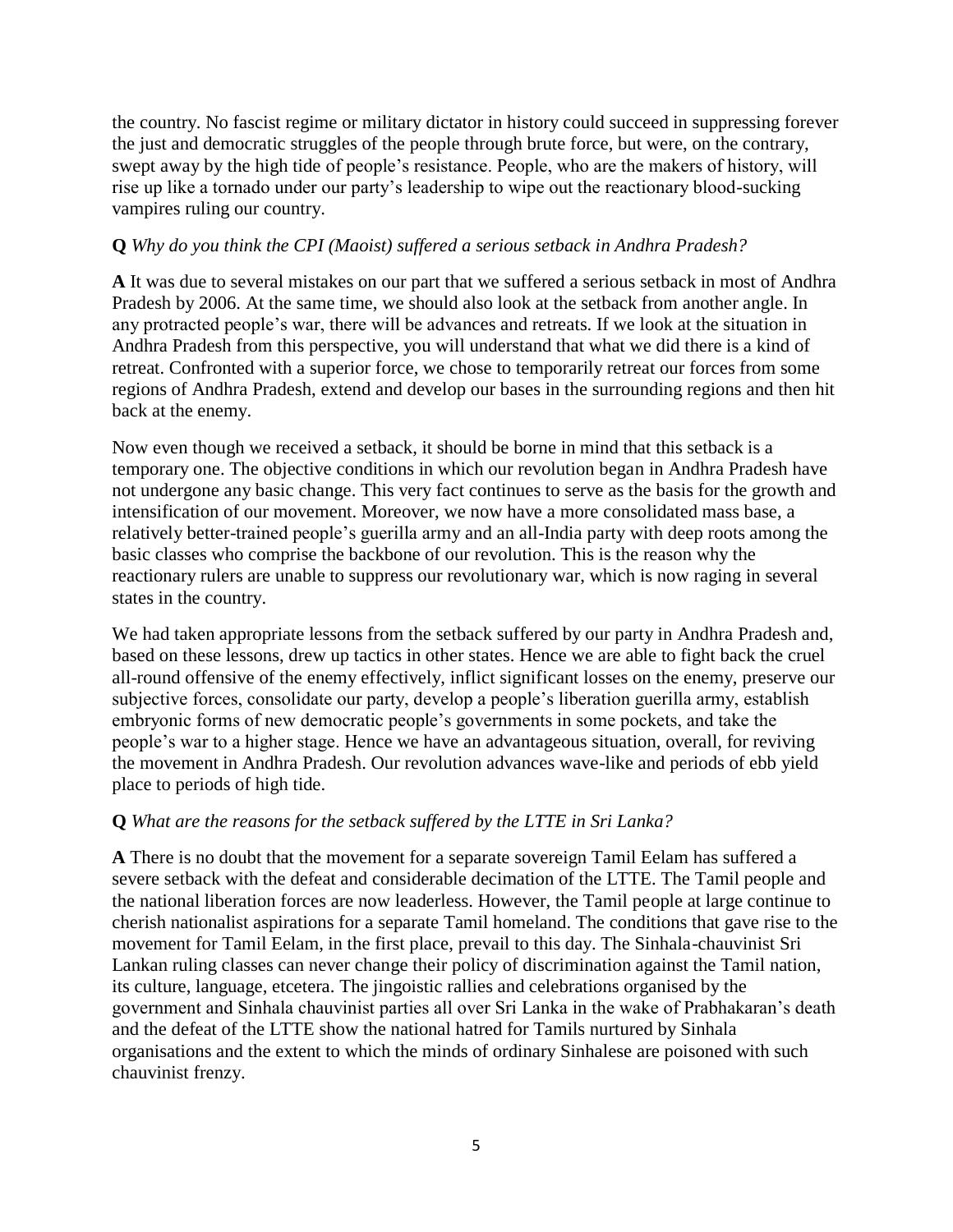The conspiracy of the Sinhala ruling classes in occupying Tamil territories is similar to that of the Zionist rulers of Israel. The land-starved Sinhala people will now be settled in Tamil areas. The entire demography of the region is going to change. The ground remains fertile for the resurgence of the Tamil liberation struggle.

Even if it takes time, the war for a separate Tamil Eelam is certain to revive, taking lessons from the defeat of the LTTE. By adopting a proletarian outlook and ideology, adopting new tactics and building the broadest united front of all nationalist and democratic forces, it is possible to achieve the liberation of the oppressed Tamil nation [in Sri Lanka]. Maoist forces have to grow strong enough to provide leadership and give a correct direction and anti-imperialist orientation to this struggle to achieve a sovereign People's Democratic Republic of Tamil Eelam. This alone can achieve the genuine liberation of the Tamil nation in Sri Lanka.

# **Q** *Is it true that you received military training from the LTTE initially?*

**A** No. It is not a fact. We had clarified this several times in the past.

# **Q** *But, one of your senior commanders has told me that some senior cadre of the erstwhile PWG did receive arms training and other support from the LTTE.*

**A** Let me reiterate, there is no relation at all between our party and the LTTE. We tried several times to establish relations with the LTTE but its leadership was reluctant to have a relationship with Maoists in India. Hence, there is no question of the LTTE giving training to us. In spite of it, we continued our support to the struggle for Tamil Eelam. However, a few persons who had separated from the LTTE came into our contact and we took their help in receiving initial training in the last quarter of the 1980s.

# **Q** *Does your party have links with Lashkar-e-Toiba or other Islamic militant groups having links with Pakistan?*

**A** No. Not at all. This is only mischievous, calculated propaganda by the police officials, bureaucrats and leaders of the reactionary political parties to defame us and thereby justify their cruel offensive against the Maoist movement. By propagating the lie that our party has links with groups linked to Pakistan's ISI, the reactionary rulers of our country want to prove that we too are terrorists and gain legitimacy for their brutal terror campaign against Maoists and the people in the areas of armed agrarian struggle. Trying to prove the involvement of a foreign hand in every just and democratic struggle, branding those fighting for the liberation of the oppressed as traitors to the country, is part of the psychological-war of the reactionary rulers.

# **Q** *What is your party's stand regarding Islamist jihadist movements?*

**A** Islamic jihadist movements of today are a product of imperialist—particularly US imperialist—aggression, intervention, bullying, exploitation and suppression of the oil-rich Islamic and Arab countries of West Asia, Afghanistan, Pakistan, Somalia, etcetera, and the persecution of the entire Muslim religious community. As part of their designs for global hegemony, the imperialists, particularly US imperialists, have encouraged and endorsed every war of brazen aggression and brutal attacks by their surrogate state of Israel.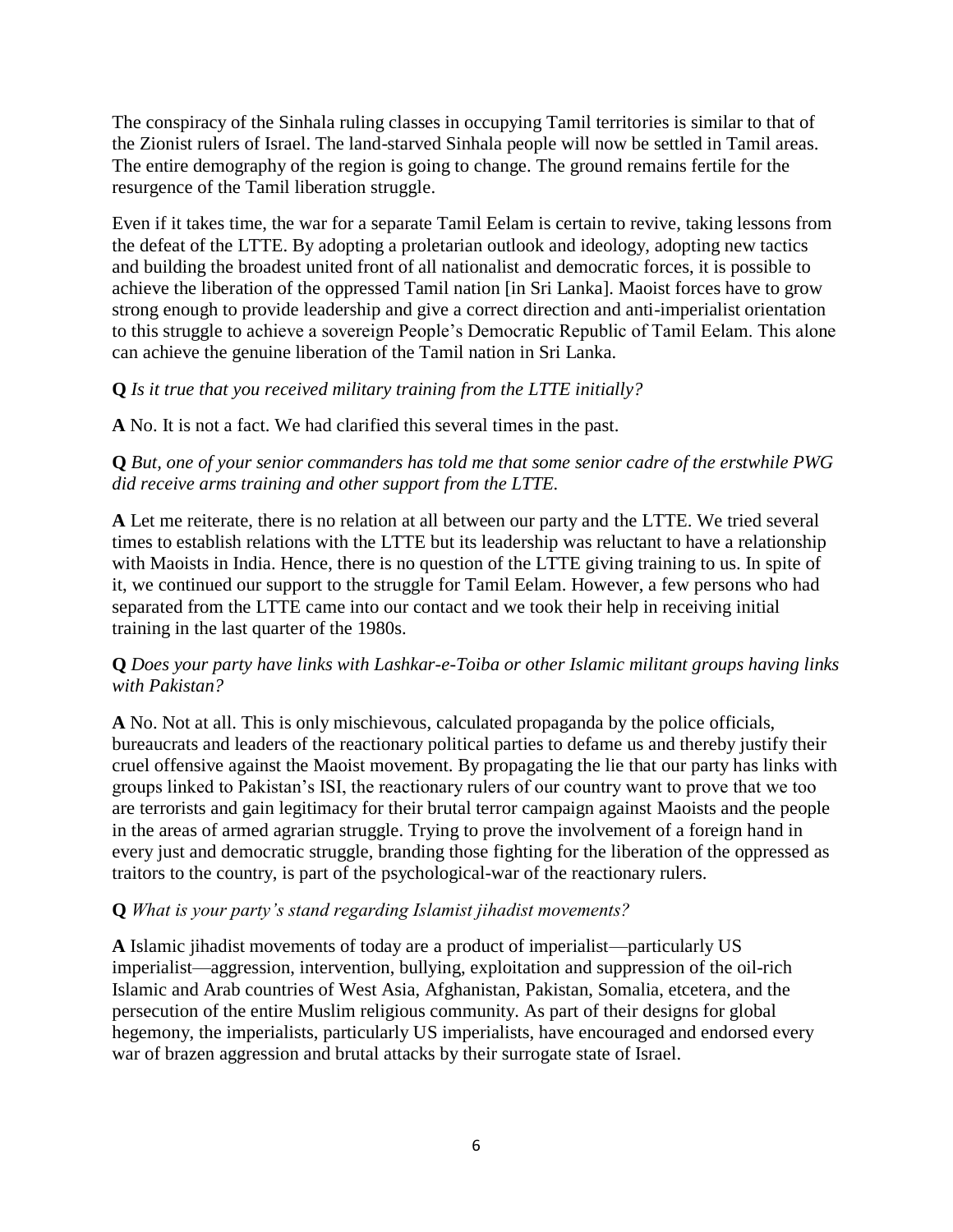Our party unequivocally opposes every attack on Arab and Muslim countries and the Muslim community at large in the name of 'war on global terror'. In fact, Muslim religious fundamentalism is encouraged and fostered by imperialists as long as it serves their interests such as in Saudi Arabia and other Gulf countries, and Kuwait, Afghanistan, Iraq, Pakistan.

# **Q** *But what about attacks perpetrated by the so-called 'Jihadis' on innocent people like it happened on 26/11?*

**A** See, Islamic jihadist movements have two aspects: one is their anti-imperialist aspect, and the other their reactionary aspect in social and cultural matters. Our party supports the struggle of Muslim countries and people against imperialism, while criticising and struggling against the reactionary ideology and social outlook of Muslim fundamentalism. It is only Maoist leadership that can provide correct anti-imperialist orientation and achieve class unity among Muslims as well as people of other religious persuasions. The influence of Muslim fundamentalist ideology and leadership will diminish as communist revolutionaries and other democratic-secular forces increase their ideological influence over the Muslim masses. As communist revolutionaries, we always strive to reduce the influence of the obscurantist reactionary ideology and outlook of the mullahs and maulvis on the Muslim masses, while uniting with all those fighting against the common enemy of the world people—that is, imperialism, particularly American imperialism.

# **Q** *How do you look at the changes in US policy after Barack Obama took over from George Bush?*

**A** Firstly, one would be living in a fool's paradise if one imagines that there is going to be any qualitative change in American policy—whether internal or external—after Barack Obama took over from George Bush. In fact, the policies on national security and foreign affairs pursued by Obama over the past eight months have shown the essential continuity with those of his predecessor. The ideological and political justification for these regressive policies at home and aggressive policies abroad is the same trash put forth by the Bush administration—the so-called 'global war on terror', based on outright lies and slander. Worse still, the policies have become even more aggressive under Obama with his planned expansion of the US-led war of aggression in Afghanistan into the territory of Pakistan. The hands of this new killer-in-chief of the pack of imperialist wolves are already stained with the blood of hundreds of women and children who are cruelly murdered in relentless missile attacks from Predator drones in Afghanistan and Pakistan. And, within the US itself, bail-outs for the tiny corporate elite and attacks on democratic and human rights of US citizens continue without any change.

The oppressed people and nations of the world are now confronting an even more formidable and dangerous enemy in the form of an African-American president of the most powerful military machine and world gendarme. The world people should unite to wage a more relentless, more militant and more consistent struggle against the American marauders led by Barack Obama and pledge to defeat them to usher in a world of peace, stability and genuine democracy.

# **Q** *How do you look at the current developments in Nepal?*

**A** As soon as the Communist Party of Nepal (Maoist) [CPN(M)] came to power in alliance with the comprador-feudal parties through the parliamentary route in Nepal, we had pointed out the grave danger of imperialist and Indian expansionist intervention in Nepal and how they would leave no stone unturned to overthrow the government led by CPN(M). As long as Prachanda did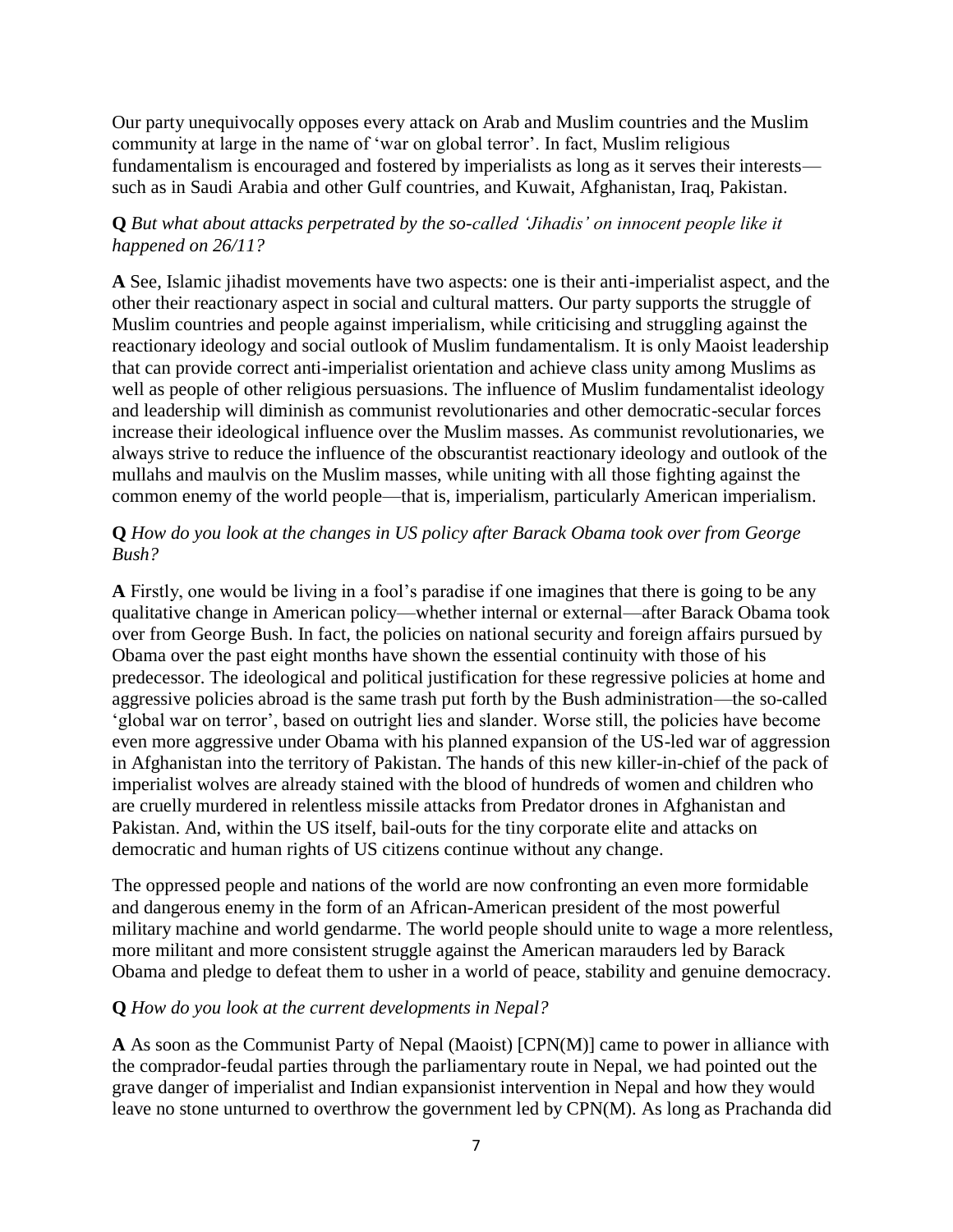not defy the directives of the Indian Government, it was allowed to continue, but when it began to go against Indian hegemony, it was immediately pulled down. CPN-UML withdrew support to the Prachanda-led government upon the advice of American imperialists and Indian expansionists. We disagreed with the line of peaceful transition pursued by the UCPN(M) in the name of tactics. We decided to send an open letter to the UCPN(M). It was released in July 2009.

We made our party's stand clear in the letter. We pointed out that the UCPN(M) chose to reform the existing State through an elected constituent assembly and a bourgeois democratic republic instead of adhering to the Marxist-Leninist understanding on the imperative to smash the old State and establish a proletarian State. This would have been the first step towards the goal of achieving socialism through the radical transformation of society and all oppressive class relations. It is indeed a great tragedy that the UCPN(M) has chosen to abandon the path of protracted people's war and pursue a parliamentary path in spite of having *de facto* power in most of the countryside.

It is heartening to hear that a section of the leadership of the UCPN(M) has begun to struggle against the revisionist positions taken by Comrade Prachanda and others. Given the great revolutionary traditions of the UCPN(M), we hope that the inner-party struggle will repudiate the right opportunist line pursued by its leadership, give up revisionist stands and practices, and apply minds creatively to the concrete conditions of Nepal.

**Q** *Of late, the party has suffered serious losses of party leadership at the central and state level. Besides, it is widely believed that some of the senior-most Maoist leaders, including you, have become quite old and suffer from serious illnesses, which is also cited as one of the reasons for the surrenders. What is the effect of the losses and surrenders on the movement? How are you dealing with problems arising out of old age and illnesses?*

**A** (Smiles…) This type of propaganda is being carried out continuously, particularly by the Special Intelligence Branch (SIB) of Andhra Pradesh. It is a part of the psychological war waged by intelligence officials and top police brass aimed at confusing and demoralising supporters of the Maoist movement. It is a fact that some of the party leaders at the central and state level could be described as senior citizens according to criteria used by the government, that is, those who have crossed the threshold of 60 years. You can start calling me too a senior citizen in a few months (smiles). But old age and ill-health have never been a serious problem in our party until now. You can see the 'senior citizens' in our party working for 16-18 hours a day and covering long distances on foot.As for surrenders, it is a big lie to say that old age and ill-health have been a reason for some of the surrenders.

When Lanka Papi Reddy, a former member of our central committee, surrendered in the beginning of last year, the media propagated that more surrenders of our party leaders will follow due to ill-health. The fact is that Papi Reddy surrendered due to his loss of political conviction and his petty-bourgeois false prestige and ego. Hence he was not prepared to face the party after he was demoted by the central committee for his anarchic behaviour with a woman comrade.

Some senior leaders of our party, like comrades Sushil Roy and Narayan Sanyal, had become a nightmare for the ruling classes even when they were in their mid 60s. Hence they were arrested, tortured and imprisoned despite their old age and ill-health. The Government is doing everything possible to prevent them from getting bail. Even if someone in our party is old, he/she continues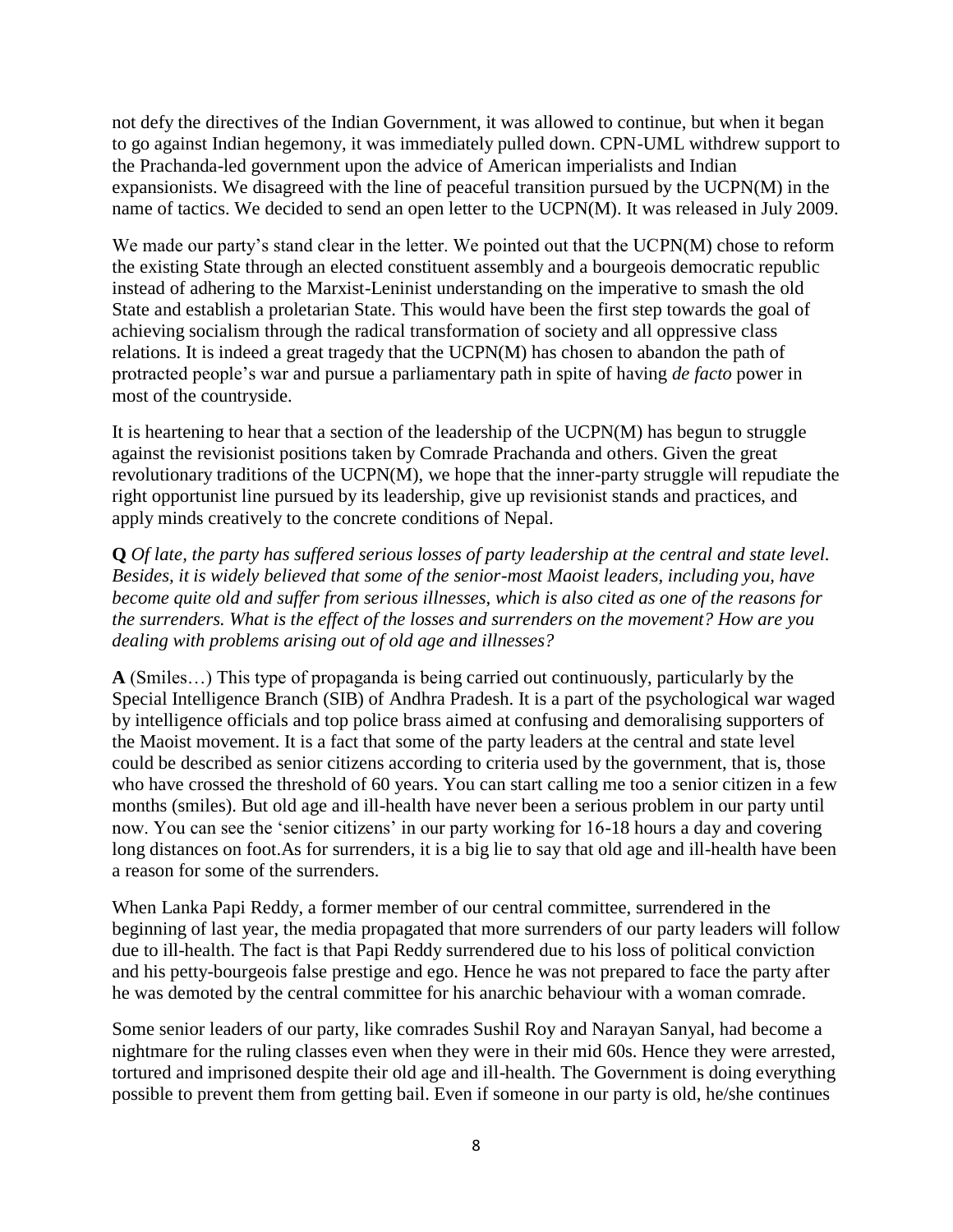to serve the revolution by doing whatever work possible. For instance, Comrade Niranjan Bose, who died recently at the age of 92, had been carrying out revolutionary propaganda until his martyrdom. The social fascist rulers were so scared of this nonagenarian Maoist revolutionary that they had even arrested him four years back. Such is the spirit of Maoist revolutionaries—and power of the ideology of Marxism-Leninism-Maoism which they hold high. When there are serious illnesses, or physical and mental limitations to perform normal work, such comrades are given suitable work.

# **Q** *But what about the arrests and elimination of some of your senior leadership? How do you intend to fill up such losses?*

**A** Well, it is a fact that we lost some senior leaders at the state and central level in the past four or five years. Some leaders were secretly arrested and murdered in the most cowardly manner. Many other and state leaders were arrested and placed behind bars in the recent past in Jharkhand, Bihar, Chhattisgarh, Orissa, West Bengal, Maharashtra, Haryana and other states. The loss of leadership will have a grave impact on the party and Indian revolution as a whole. We are reviewing the reasons for the losses regularly and devising ways and means to prevent further losses. By adopting strictly secret methods of functioning and foolproof underground mechanisms, by enhancing our mass base, vigilance and local intelligence, smashing enemy intelligence networks and studying their plans and tactics, we hope to check further losses. At the same time, we are training and developing new revolutionary leadership at all levels to fill up the losses.

# **Q** *How do you sum up the present stage of war between your forces and those of the Indian State?*

**A** Our war is in the stage of strategic defence. In some regions, we have an upper hand, while in others the enemy has the upper hand. Overall, our forces have been quite successful in carrying out a series of tactical counter-offensive operations against the enemy in our guerilla zones in the past few years.

It is true that our party has suffered some serious leadership losses, but we are able to inflict serious losses on the enemy too. In fact, in the past three years, the enemy forces suffered more casualties than we did. The enemy has been trying all means at their disposal to weaken, disrupt and crush our party and movement. They have tried covert agents and informers, poured in huge amounts of money to buy off weak elements in the revolutionary camp, and announced a series of rehabilitation packages and other material incentives to lure away people from the revolutionary camp. Thousands of crores of rupees have been sanctioned for police modernisation, training and for raising additional commando forces; for increasing Central forces; for training Central and state forces in counter-insurgency warfare; and for building roads, communication networks and other infrastructure for the rapid movement of their troops in our guerilla zones. The Indian State has set up armed vigilante groups and provided total support to the indescribable atrocities committed by these armed gangs on the people. Psychological warfare against Maoists was taken to unheard of levels.

Nevertheless, we continued to make greater advances, consolidated the party and the revolutionary people's committees at various levels, strengthened the PLGA qualitatively and quantitatively, smashed the enemy's intelligence network in several areas, effectively countered